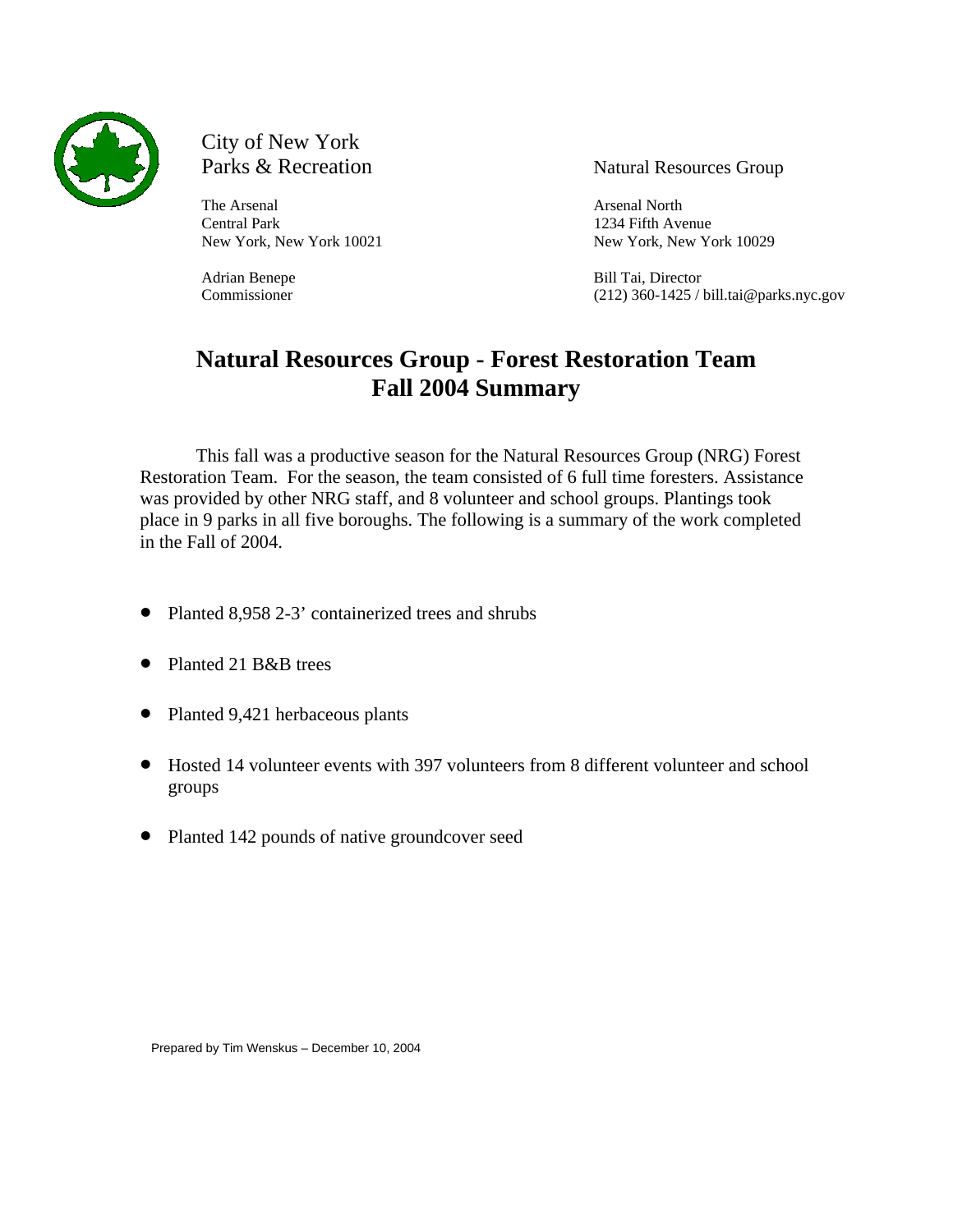

# City of New York

The Arsenal North **Arsenal** North Central Park 1234 Fifth Avenue

Parks & Recreation Natural Resources Group

New York, New York 10021 New York, New York 10029

Adrian Benepe Bill Tai, Director Commissioner (212) 360-1425 / bill.tai@parks.nyc.gov

# **Natural Resources Group Forest Restoration Team Planting Report Fall 2004**

# **I. Tree Plantings**

During the Fall 2004 planting season, the Natural Resources Group (NRG) Forest Restoration Team planted a total of **8,979** trees and shrubs, comprised of 8,958 containerized trees and shrubs, and 21 balled and burlaped trees. These plantings, containing 46 species, took place throughout 8 different parks in all five boroughs. The majority were 2-3 foot containerized plants.

# **A. Containerized Plantings by Park**

Cunningham Park - Queens 216 containerized trees and shrubs Fort Tryon Park – Manhattan 107 containerized trees and shrubs

- Riverdale Park Bronx 2,813 containerized trees and shrubs
- Alley Pond Park Queens 2,537 containerized trees and shrubs
- Bronx River Bronx 1,716 containerized trees and shrubs
- Inwood Hill Park Manhattan 1,038 containerized trees and shrubs
- Pralls Island Staten Island 509 containerized trees and shrubs
	-
	-
- Four Sparrow Marsh Brooklyn 22 containerized trees and shrubs

**TOTAL 8,958 Trees and Shrubs**

### **B. Containerized Plantings by Species**

- 1,088 Northern red oak (*Quercus rubra*)
- 876 Arrowwood viburnum (*Viburnum dentatum*)
- 777 Spicebush (*Lindera benzoin*)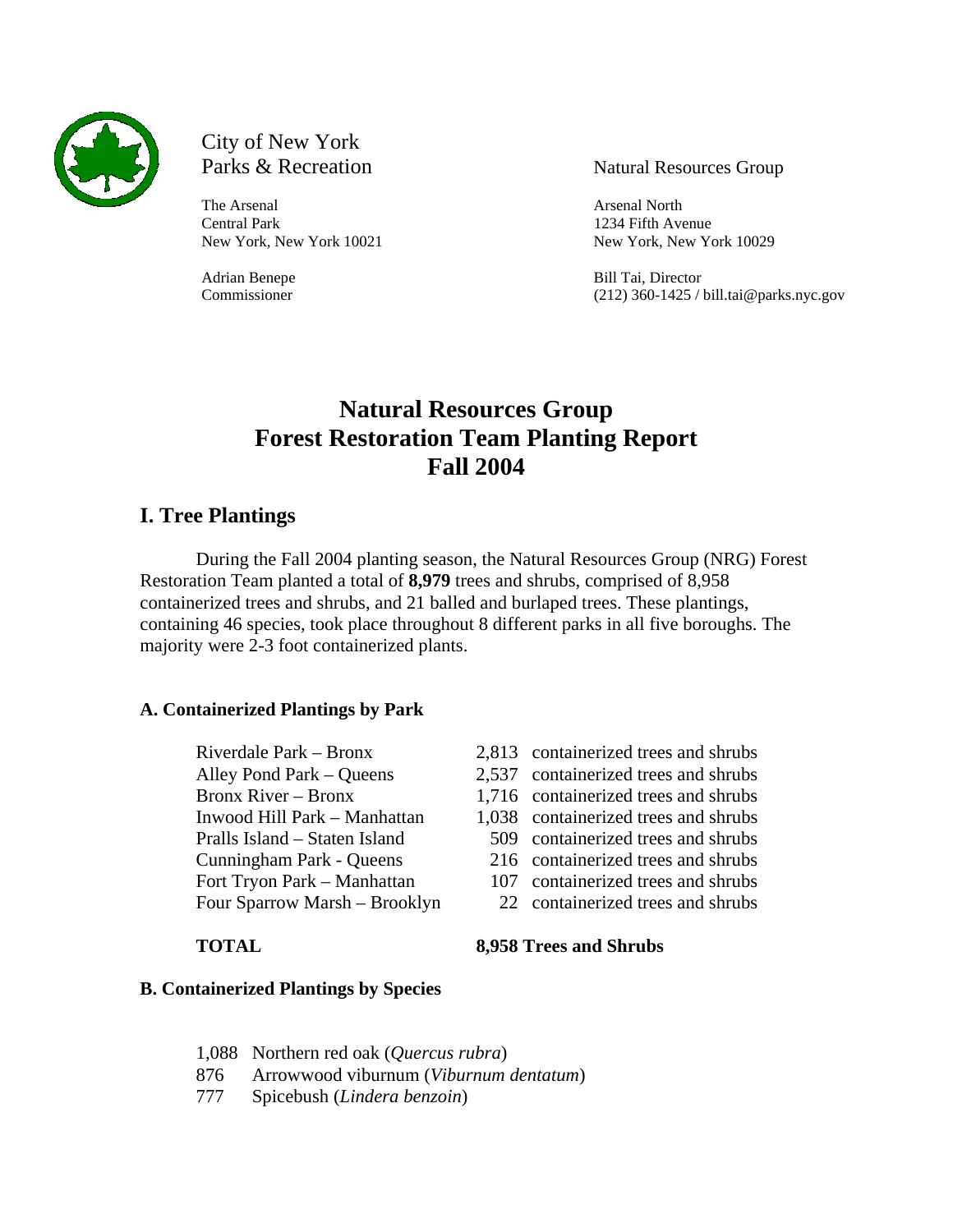- 553 Black birch (*Betula lenta*)
- 400 Silky dogwood (*Cornus amomum*)
- 386 Black chokeberry (*Aronia melanocarpa*)
- 369 Pin oak (*Quercus palustris*)
- 356 White ash (*Fraxinus americana)*
- 329 Britton's oak (*Quercus X brittonii*)
- 326 Tulip poplar (*Liriodendron tulipifera*)
- 321 Black oak (*Quercus velutina*)
- 299 Red maple (*Acer rubrum*)
- 260 White oak (*Quercus alba*)
- 247 Winterberry (*Ilex verticillata*)
- 227 Grey-twig dogwood (*Cornus racemosa*)
- 223 Sweetgum (*Liquidamber styraciflua*)
- 221 Sugar maple (*Acer saccharum*)
- 200 Green ash (*Fraxinus pensylvanica*)
- 184 American sycamore (*Platanus occidentalis*)
- 157 Elderberry (*Sambucus canadensis*)
- 138 Chestnut oak (*Quercus prinus*)
- 129 Blackjack oak (*Quercus marilandica*)
- 103 Eastern hophornbeam (*Ostrya virginiana*)
- 100 Hackberry (*Celtis occidentalis*)
- 100 Witchhazel (*Hamamelis virginiana*)
- 100 Pussy willow (*Salix discolor*)
- 84 Eastern white pine (*Pinus strobus*)
- 82 Flowering dogwood (*Cornus florida*)
- 60 Red chokeberry (*Aronia arbutifolia*)
- 50 Black gum (*Nyssa sylvatica*)
- 42 Eastern cottonwood (*Populus deltoides*)
- 40 Bush's oak (*Quercus X bushii*)
- 29 Blackhaw (*Viburnum prunifolium*)
- 25 Blackberry (*Rubus allegheniensis*)
- 22 Groundsel bush (*Baccharuis halimifolia*)
- 14 American hornbeam (*Carpinus caroliniana*)
- 12 Sassafras (*Sassafras albidum*)
- 6 American chestnut (*Castanata dentata*)
- 6 (*Quercus X filias*)
- 6 Fragrant sumac (*Rhus aromatica*)
- 4 Bear oak (*Quercus illicifolia*)
- 2 Staghorn sumac (*Rhus typhina*)
- 2 Black cherry (*Prunus serotina*)
- 1 American elm (*Ulmus americanus*)
- 1 (*Quercus X rudkinii*)
- 1 Serviceberry (*Amelanchier canadensis*)

**TOTAL 8,958 Containerized Trees and Shrubs**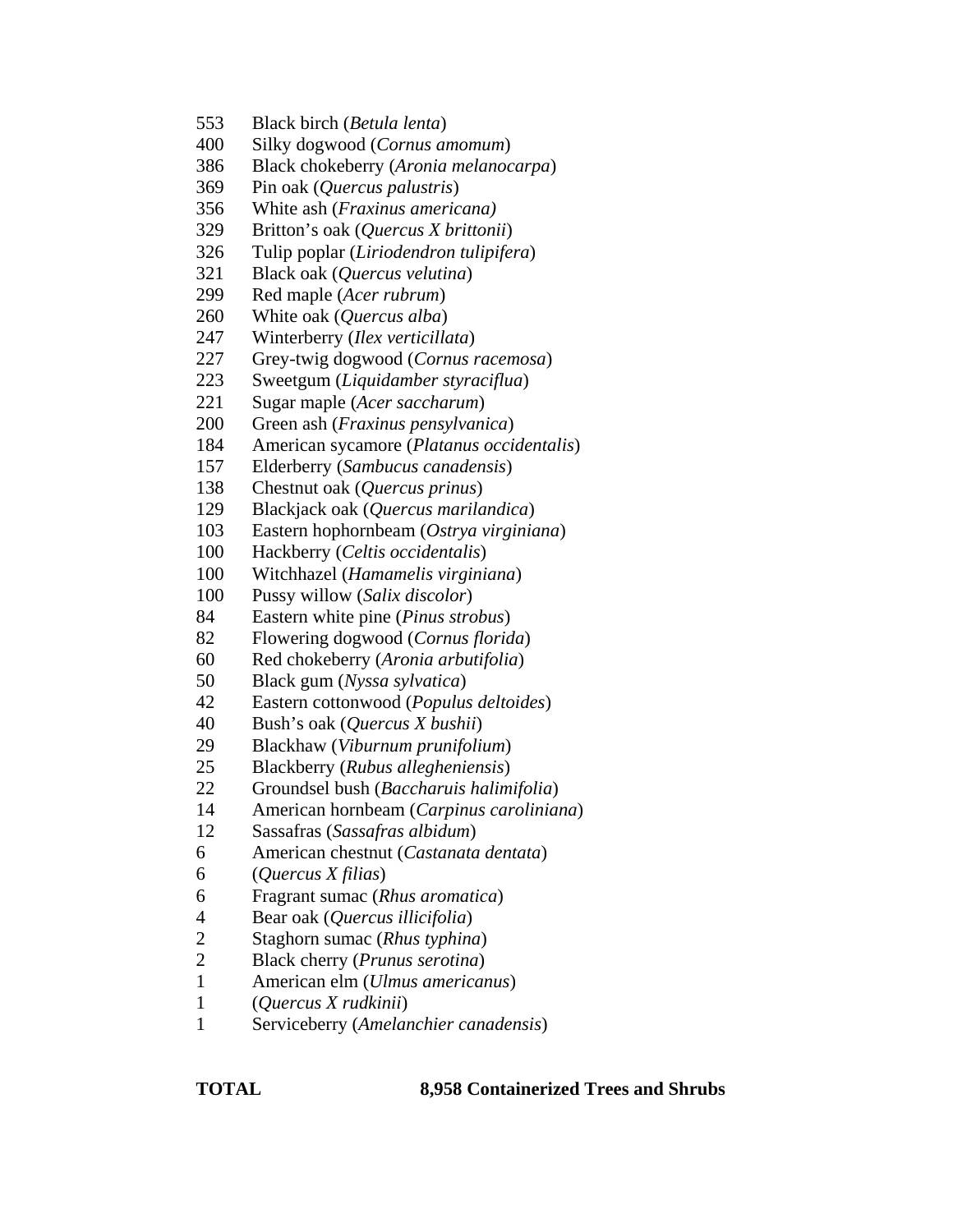# **C. Balled and Burlaped Plantings by Park**

| Alley Pond Park - Queens | 21 trees |
|--------------------------|----------|
|--------------------------|----------|

**TOTAL 21 Trees**

# **D. Balled and Burlaped Plantings by Species**

- 11 Pin oak (*Quercus palustrus*)
- 3 Red oak (*Quercus rubra*)
- 3 White oak (*Quercus alba*)
- 2 Tulip poplar (*Liriodendron tulipifera*)
- 1 Chestnut oak (*Quercus prinus*)
- 1 Arrowwood (*Viburnum dentatum*)

**TOTAL 21 Trees**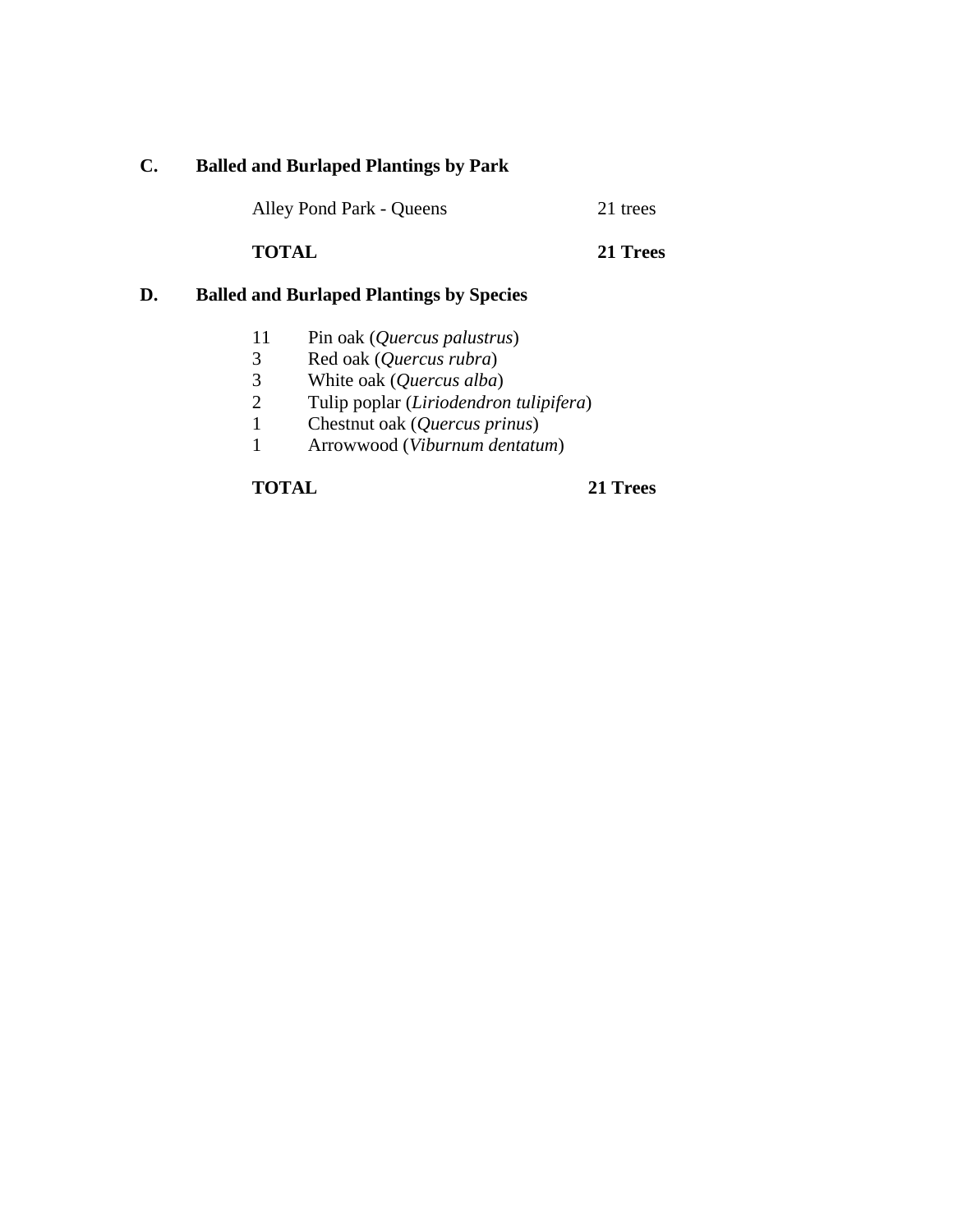# **II. Groundcover Plantings**

During the Fall 2004 planting season, NRG Forest Restoration staff planted a total of 9,421 herbaceous groundcover plants, representing 22 species. Groundcover root systems reduce sedimentation and non-point source pollution by stabilizing steep, eroded slopes and streambanks. Cribbing and jute or coir mats temporarily stabilize the slope and groundcover vegetation is planted through the mat. The mats and cribbing eventually biodegrade as the root systems become established. The majority of these plants were 2  $\frac{1}{2}$  " by 2 ½ " plugs, however, 155 1-quart size plants are included in the total.

# **A. Groundcover Planting Totals by Park**

| Riverdale Park - Bronx        | $3,117$ plants |            |
|-------------------------------|----------------|------------|
| Alley Pond Park - Queens      | $2,516$ plants |            |
| Inwood Hill Park - Manhattan  | $2,424$ plants |            |
| Four Sparrow Marsh - Brooklyn |                | 821 plants |
| Fort Tryon Park - Manhattan   |                | 278 plants |
| Time Landscape - Manhattan    |                | 265 plants |
|                               |                |            |

**TOTAL 9,421 Groundcover Plants**

### **B. Groundcover Planting Totals by Species**

- 1,309 Virginia creeper (*Parthenocissus quinquefolia*)
- 1,292 White snakeroot (*Eupatorium rugosum*)
- 1,282 Heart leaf aster (*Aster cordifolia*)
- 840 Blue stemmed goldenrod (*Solidago caesia*)
- 821 Switchgrass (*Panicum virgatum*)
- 792 Path rush (*Juncus tenuis*)
- 704 White wood aster (*Aster divaricatus*)
- 500 Poverty oatgrass (*Danthonia spicata*)
- 424 Appalachian sedge (*Carex appalachica*)
- 265 Hay-scented fern (*Dennstaedtia punctilobula*)
- 176 Woodland sunflower (*Helianthus divaricatus*)
- 163 Mountain mint (*Pycanthemum virginianum*)
- 152 Zig-zag goldenrod (*Solidago flexicalis*)
- 114 Bottlebrush grass (*Elymus hystrix)*
- 102 Wild columbine (*Aquilegia canadensis*)
- 100 Lady fern (*Athyrium felix-femina*)
- 99 Rough avens (*Geum virginianum*)
- 96 Deertongue grass (*Panicum clandestinum*)